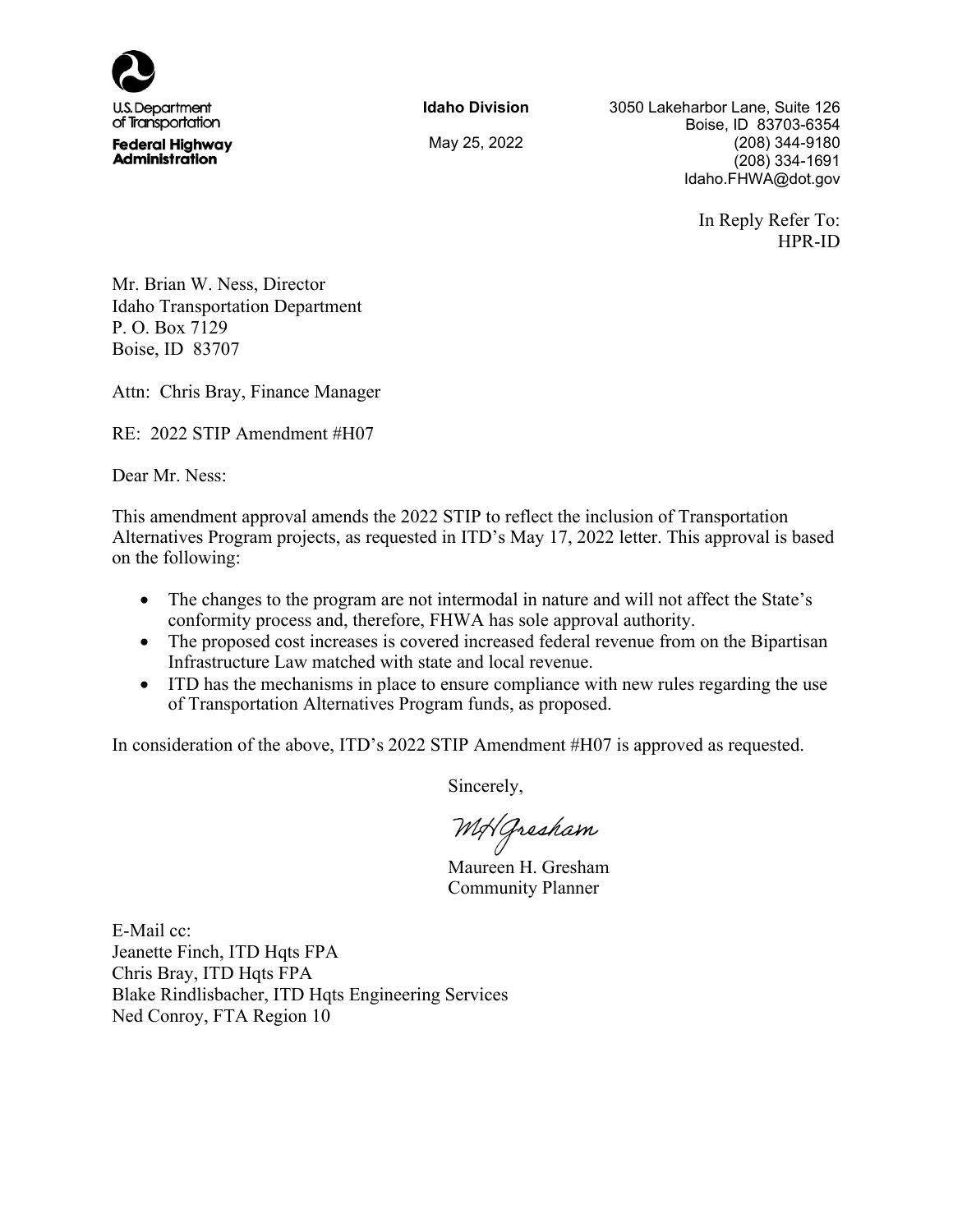

May 17, 2022

Peter Hartman, Division Administrator Federal Highway Administration 3050 Lake Harbor Lane, Suite 126 Boise, ID 83703-6217

Linda Gehrke, Regional Administrator Federal Transit Administration Federal Building, Suite 3142 915 Second Avenue Seattle, WA 98171

Attn: Maureen Gresham

Attn: Ned Conroy

## SUBJECT: FY 2022 – 2028 STIP AMENDMENT – May 17, 2022 # H07

Dear Mr. Hartman:

The Local Highway Technical Assistance Council (LHTAC) requested the addition of seven projects in the Transportation Alternatives Program to use the additional funding of the IIJA bill. These were approved by the Board during the April 21, 2022 meeting. The Department requests that all project additions described in this letter be amended to the FY 2022 – 2028 STIP in order to allow obligation of funds as planned.

No further public involvement or air quality conformity analysis is required. The Idaho Transportation Department certifies that the above actions meet all applicable requirements as described in 23 CFR 450.218 of *Planning Assistance and Standards*. The STIP continues to be consistent with the Idaho Transportation Department's 2040 Long-Range Transportation Plan as approved by the Idaho Transportation Board in 2019.

Sincerely,

Chris Bray

Chris Bray Financial Manager, FP&A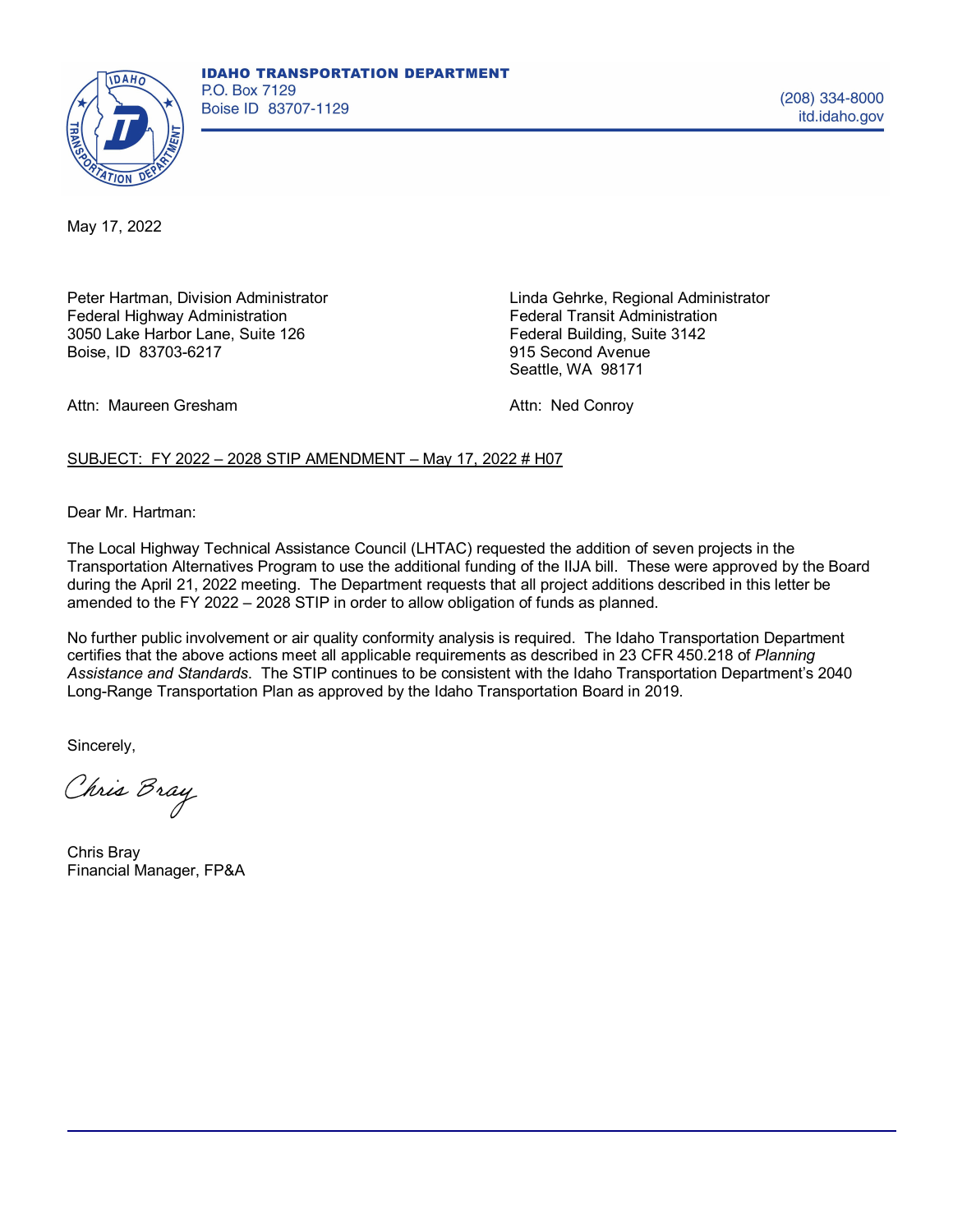- 
- cc:<br>ITD: B. Rindlisbacher
	- D. Kuisti
	- D. Tolman
	- C. Bray
	- J. Collins
	- C. Wonacott
	- H. Ruhle
	- R. GiIl
	- B. Wolfinger
	- L. Kral
	- A. LaMott
- FHWA: J. Perry
	- E. Miltner
	- K. Holman
	- L. Applebee
	- S. Tipuric
- FTA: A. Changchien
	- K. Mcguill